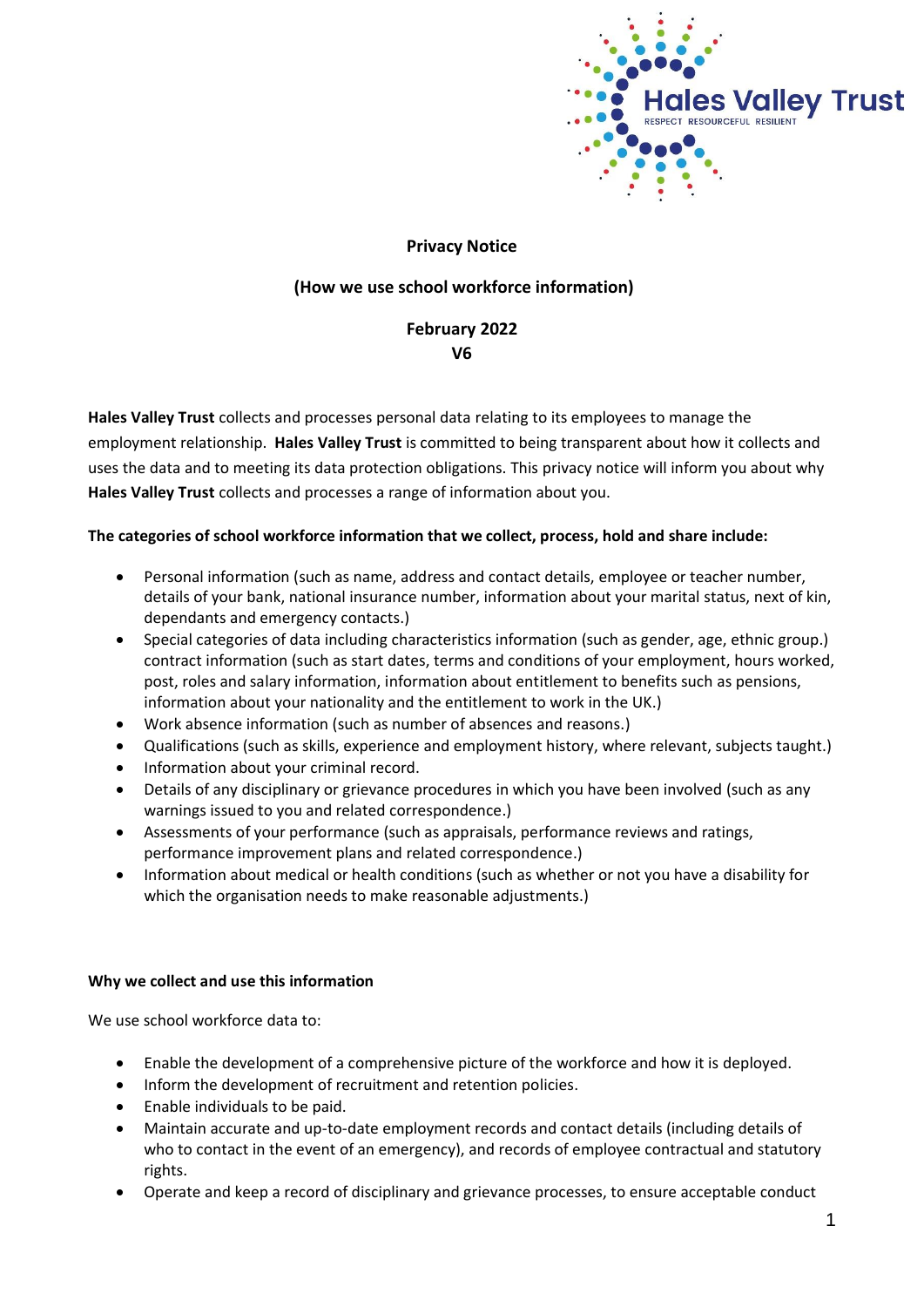within the workplace.

- Operate and keep a record of employee performance and related processes, to plan for career development, and for succession planning and workforce management purposes.
- Operate and keep a record of absence and absence management procedures, to allow effective workforce management and ensure that employees are receiving the pay or other benefits to which they are entitled.
- Obtain occupational health advice, to ensure that it complies with duties in relation to individuals with disabilities, meet its obligations under health and safety law, and ensure that employees are receiving the pay or other benefits to which they are entitled.
- Operate and keep a record of other types of leave (including maternity, paternity, adoption, parental and shared parental leave), to allow effective workforce management, to ensure that the **Hales Valley Trust** complies with duties in relation to leave entitlement, and to ensure that employees are receiving the pay or other benefits to which they are entitled.
- Ensure effective general HR and business administration.
- Provide references on request for current or former employees.
- Respond to and defend against legal claims.
- Maintain and promote equality in the workplace.

Some special categories of personal data, such as information about health or medical conditions, are processed to carry out employment law obligations (such as those in relation to employees with disabilities).

### **The lawful basis on which we process this information**

We process this information under the following General Data Protection Articles:

6.1(b) Processing is necessary for a contract you have with the individual, or because they have asked you to take specific steps before entering into a contract.

6.1(c) Processing is necessary for compliance with a legal obligation to which the controller is subject

For example: The Health and Safety at Work Act, Equality Act 2010, The Disability Discrimination Act.

6.1(e) Processing is necessary for the performance of a task carried out in the public interest or in the exercise of official authority vested in the controller.

For example: The Education Act requires the collection of workforce data for the purpose of Departmental Census (Working together to Safeguard Children Guidelines) (DfE).

9.1(b) Processing is necessary for the purposes of carrying out the obligations and exercising specific rights of the controller or of the data subject in the field of employment and social security and social protection law in so far as it is authorised by Union or Member State law or a collective agreement pursuant to the Member State law providing for appropriate safeguards for the fundamental rights and the interests of the data subject.

### **Collecting this information**

**Hales Valley Trust** collects personal information in a variety of ways. For example, data might be collected through application forms, CVs or resumes; obtained from your passport or other identity documents such as your driving licence; from forms completed by you at the start of or during employment; from correspondence with you; or through interviews, meetings or other assessment.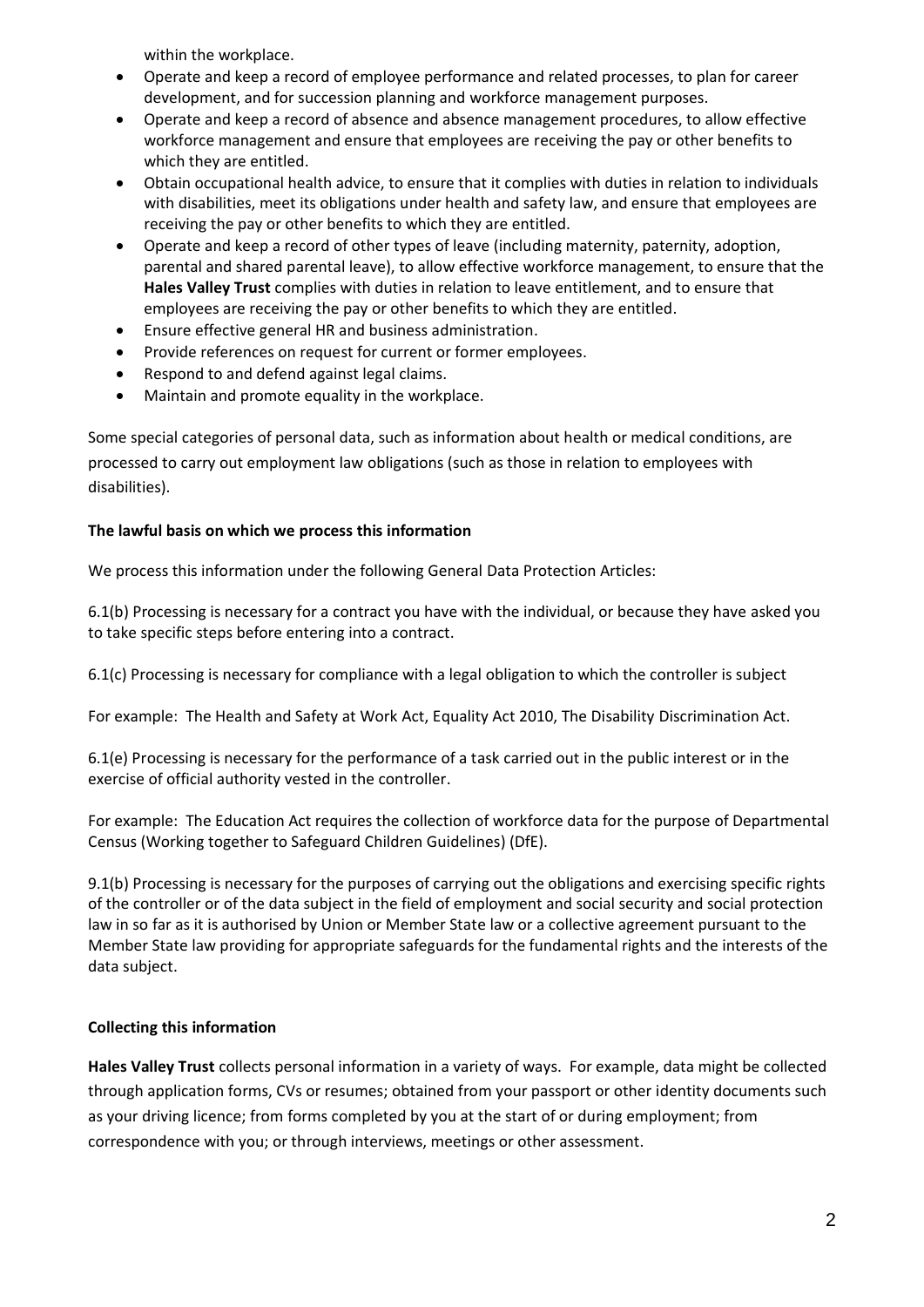In some cases, Hales Valley Trust may collect personal data about you from third parties, such as references supplied by former employers, information from employment background check providers, information from credit reference agencies and information from criminal records checks permitted by law.

Workforce data is essential for the school's/local authority's operational use. Whilst the majority of personal information you provide to us is mandatory, some of it is requested on a voluntary basis. In order to comply with data protection legislation, we will inform you at the point of collection, whether you are required to provide certain information to us or if you have a choice in this and we will tell you what you need to do if you do not want to share this information with us.

# **Storing this information**

We hold school workforce data in line with the Trust Retention Policy. Data will be stored in a range of different places, including in your personnel file, in the organisation's HR management systems and in other IT systems (including the organisation's email system).

# **Who we share this information with**

Your information may be shared internally, including with those people responsible for HR and recruitment (including payroll), senior staff who you report to or who have supervisory/management responsibilities for you and business support and IT staff if access to the data is necessary for performance of their roles.

**Hales Valley Trust** routinely shares this information with:

- Our local authority
- The Department for Education (DfE)
- Shaw Trust Services Ltd (Payroll services)
- FILIO (Appraisal and performance management tool)
- INTEGRIS (School management information system)
- Our Trust schools
- Inventry (Visitor, staff and pupil signing-in system)
- West Midlands Pension Fund
- Teachers' Pension Scheme
- uCheck (Government approved online DBS check tool)
- Browne Jacobson Solicitors
- ITrent (HR Software)
- PS Financials (Cloud based Financial management software)
- Loom (Video Messaging)
- Zoom (Video communication system)
- Medicash (EAP)
- E4education (part of Juniper) Staff Intranet
- School Life (recording Covid absences for local authority and public health)

### **Why we share school workforce information**

We do not share information about workforce members with anyone without consent unless the law and our policies allow us to do so.

### **Local authority**

We are required to share information about our workforce members with our local authority (LA) under section 5 of the Education (Supply of Information about the School Workforce) (England) Regulations 2007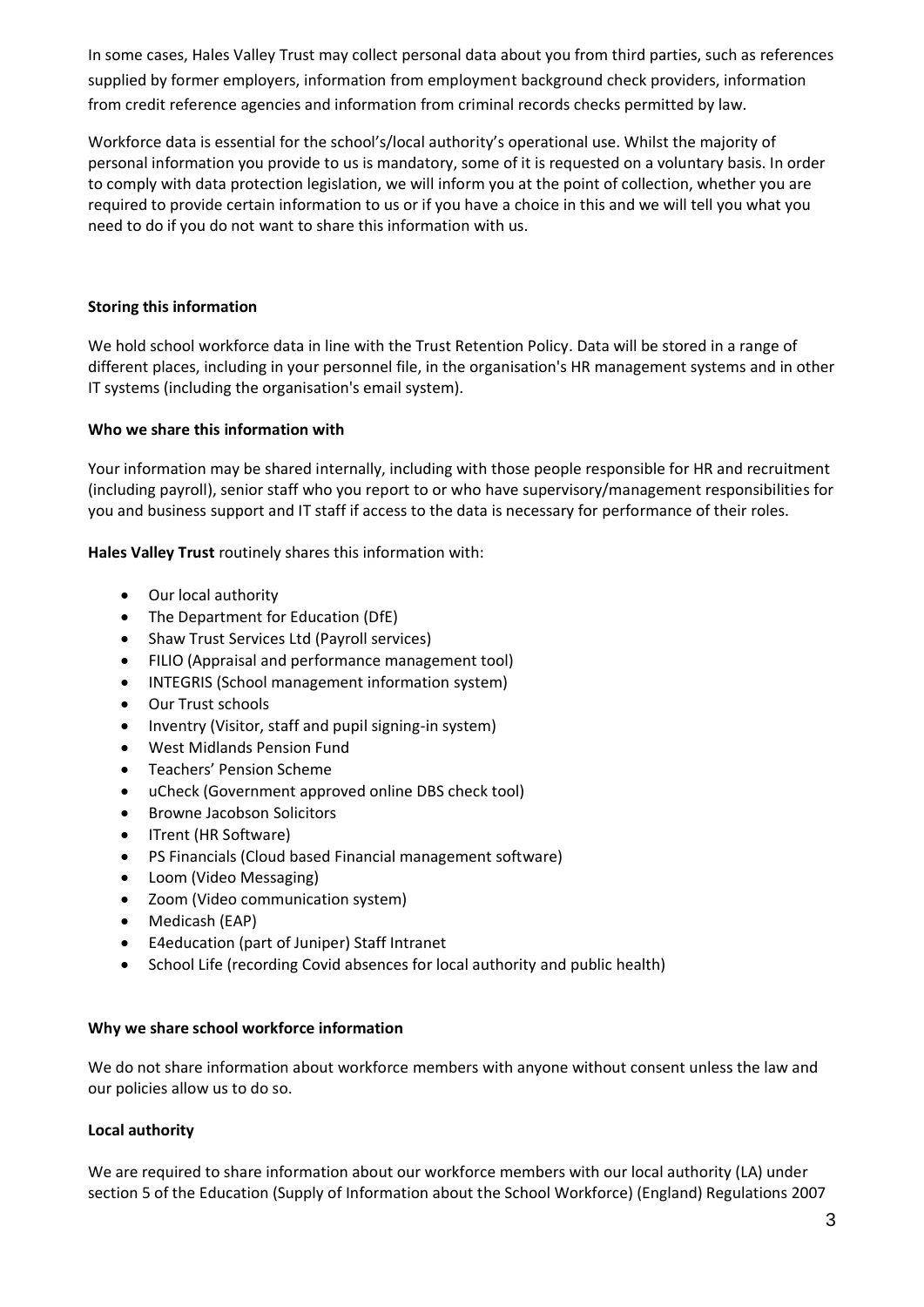#### **Department for Education (DfE)**

We share personal data with the Department for Education (DfE) on a statutory basis. This data sharing underpins workforce policy monitoring, evaluation, and links to school funding / expenditure and the assessment educational attainment.

We are required to share information about our school employees with the (DfE) under section 5 of the Education (Supply of Information about the School Workforce) (England) Regulations 2007 and amendments.

All data is transferred securely and held by DfE under a combination of software and hardware controls which meet the current [government security policy framework.](https://www.gov.uk/government/publications/security-policy-framework)

For more information, please see 'How Government uses your data' section.

#### **How Government uses your data**

The workforce data that we lawfully share with the DfE through data collections:

- Informs departmental policy on pay and the monitoring of the effectiveness and diversity of the school workforce.
- links to school funding and expenditure.
- supports 'longer term' research and monitoring of educational policy.

#### **Data collection requirements**

To find out more about the data collection requirements placed on us by the Department for Education including the data that we share with them, go to [https://www.gov.uk/education/data-collection-and](https://www.gov.uk/education/data-collection-and-censuses-for-schools)[censuses-for-schools.](https://www.gov.uk/education/data-collection-and-censuses-for-schools)

#### **Sharing by the Department**

The department may share information about school employees with third parties who promote the education or well-being of children or the effective deployment of school staff in England by:

- Conducting research or analysis.
- Producing statistics.
- Providing information, advice or guidance.

The department has robust processes in place to ensure that the confidentiality of personal data is maintained and there are stringent controls in place regarding access to it and its use. Decisions on whether DfE releases personal data to third parties are subject to a strict approval process and based on a detailed assessment of: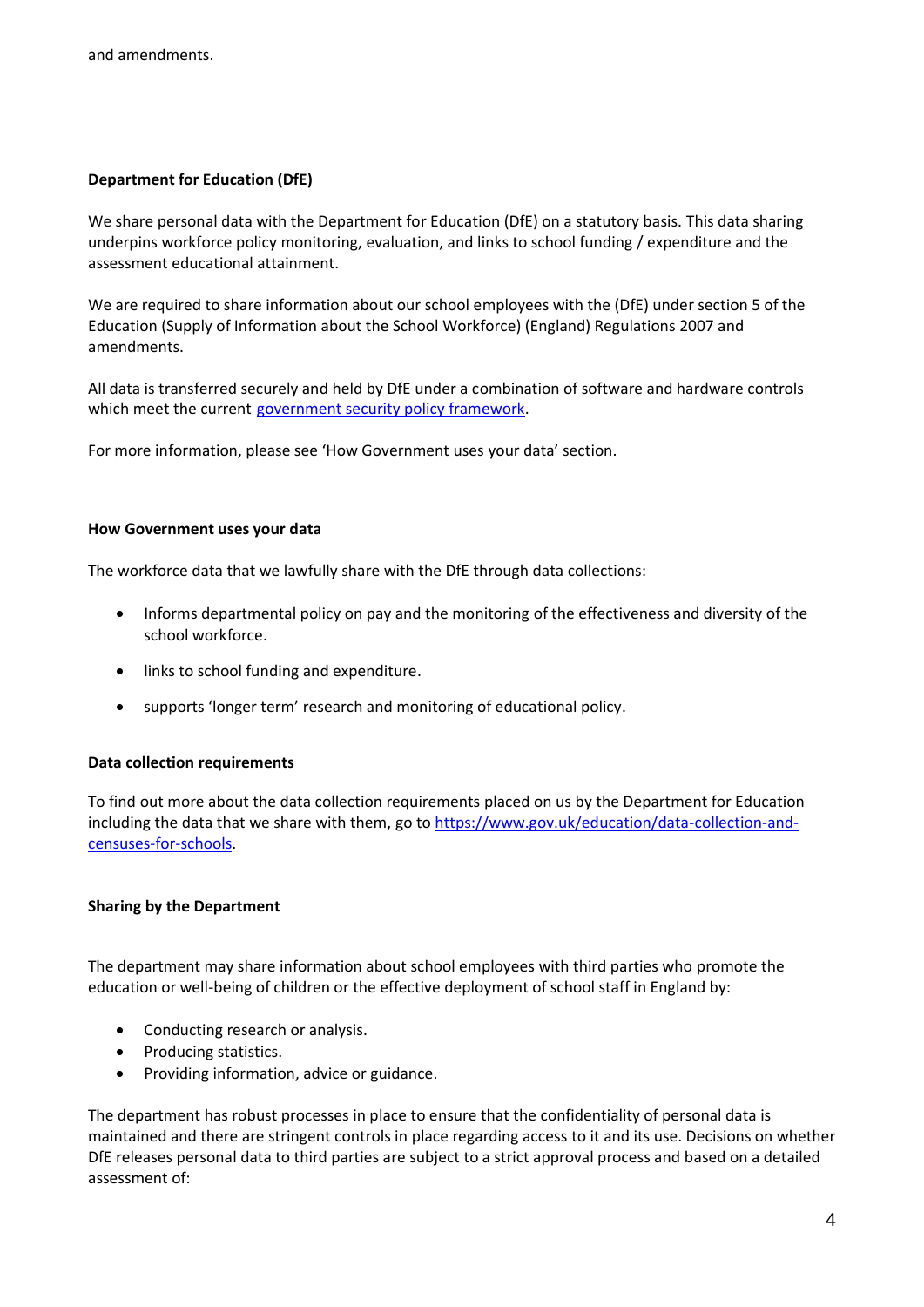- Who is requesting the data.
- The purpose for which it is required.
- The level and sensitivity of data requested; and the arrangements in place to securely store and handle the data.

To be granted access to school workforce information, organisations must comply with its strict terms and conditions covering the confidentiality and handling of the data, security arrangements and retention and use of the data.

### **How to find out what personal information DfE hold about you**

Under the terms of the Data Protection Act 2018, you're entitled to ask the Department:

- If they are processing your personal data.
- For a description of the data they hold about you.
- The reasons they're holding it and any recipient it may be disclosed to for a copy of your personal data and any details of its source.

If you want to see the personal data held about you by the Department, you should make a 'subject access request'. Further information on how to do this can be found within the Department's personal information charter that is published at the address below:

# [https://www.gov.uk/government/organisations/department-for-education/about/personal-information](https://www.gov.uk/government/organisations/department-for-education/about/personal-information-charter)[charter](https://www.gov.uk/government/organisations/department-for-education/about/personal-information-charter)

To contact the department[: https://www.gov.uk/contact-dfe](https://www.gov.uk/contact-dfe)

### **Requesting access to your personal data**

Under data protection legislation, you have the right to request access to information about you that we hold. To make a request for your personal information, contact Road, Your IG, Data Protection Officer, Dudley MBC at the address below and Ref Hales Valley Trust and your school.

# **YourIG Data Protection Officer Service Dudley MBC, 3-5 St James's Road, Dudley, DY1 1HZ**

### **Email: [YourIGDPOService@dudley.gov.uk](mailto:YourIGDPOService@dudley.gov.uk) tel: 01384 815607**

You also have the right to:

- Object to processing of personal data that is likely to cause, or is causing, damage or distress.
- Prevent processing for the purpose of direct marketing.
- Object to decisions being taken by automated means.
- In certain circumstances, have inaccurate personal data rectified, blocked, erased or destroyed; and claim compensation for damages caused by a breach of the Data Protection regulations.

If you have a concern about the way we are collecting or using your personal data, we ask that you raise your concern with us in the first instance. Alternatively, you can contact the Information Commissioner's Office at<https://ico.org.uk/concerns/>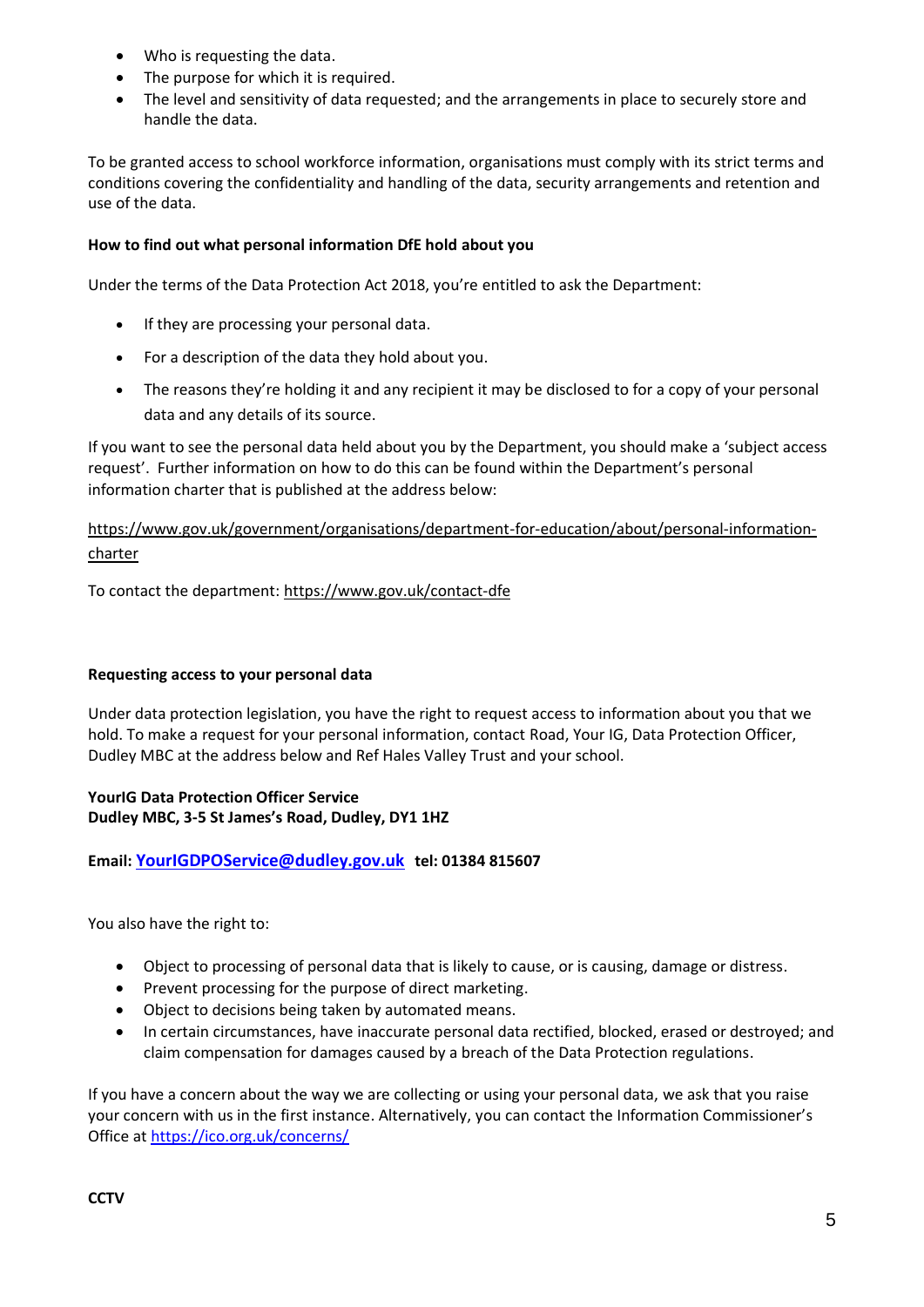This section of the privacy notice relates to our CCTV System, including, but not limited to, where it has been installed on the outside of some of our buildings.

#### **What personal information does this service use?**

The CCTV system captures images of people and vehicles in and around where a camera is located. Where fixed CCTV cameras are operating, there will be signs clearly displayed. Images captured by CCTV will not be kept for longer than 30 days. However, on occasions there may be a need to keep images for longer, for example where a crime is being investigated.

#### **What is this personal information used for?**

We use this personal data for the following reasons:

- a) To increase personal safety of pupils, staff and visitors, and reduce the fear of crime.
- b) To protect the school buildings and their assets.
- c) To support the Police in a bid to deter and detect crime.
- d) To assist in identifying, apprehending and potentially prosecuting offenders.
- e) To protect members of the public and private property.
- f) To assist in managing the school.

#### **What is the lawful basis we are relying on?**

We collect and use this information to ensure the school can undertake its remit to educate children ensuring personal safety of pupils, staff and visitors, protecting school buildings and its assets and to assist in managing the school (Article 6(1)(e) of the General Data Protection Regulation). The school will use the 'Passport to Compliance', issued by the Surveillance Camera Commissioner to ensure that the surveillance camera system complies with the Guiding Principles set out in the Surveillance Camera Code of Practice published by the Home Office as a requirement of the Protection of Freedoms Act 2012.

#### **Where has your personal information come from?**

The images are captured because you are present in the area which is covered by the CCTV system.

#### **Who will we share this personal information with?**

Your personal data is shared securely with the following, where it is both necessary and appropriate to do so:

- Relevant staff within the school.
- Our local authority.
- The Police.

#### **Further information**

If you would like to discuss anything in this privacy notice, please contact:

### **Chief Operations Officer, Hales Valley Multi Academy Trust C/O Woodside Primary School, Highgate Road, Dudley DY2 0SN**

**YourIG Data Protection Officer Service Dudley MBC, 3-5 St James's Road, Dudley, DY1 1HZ Email: [YourIGDPOService@dudley.gov.uk](mailto:YourIGDPOService@dudley.gov.uk) tel: 01384 815607**